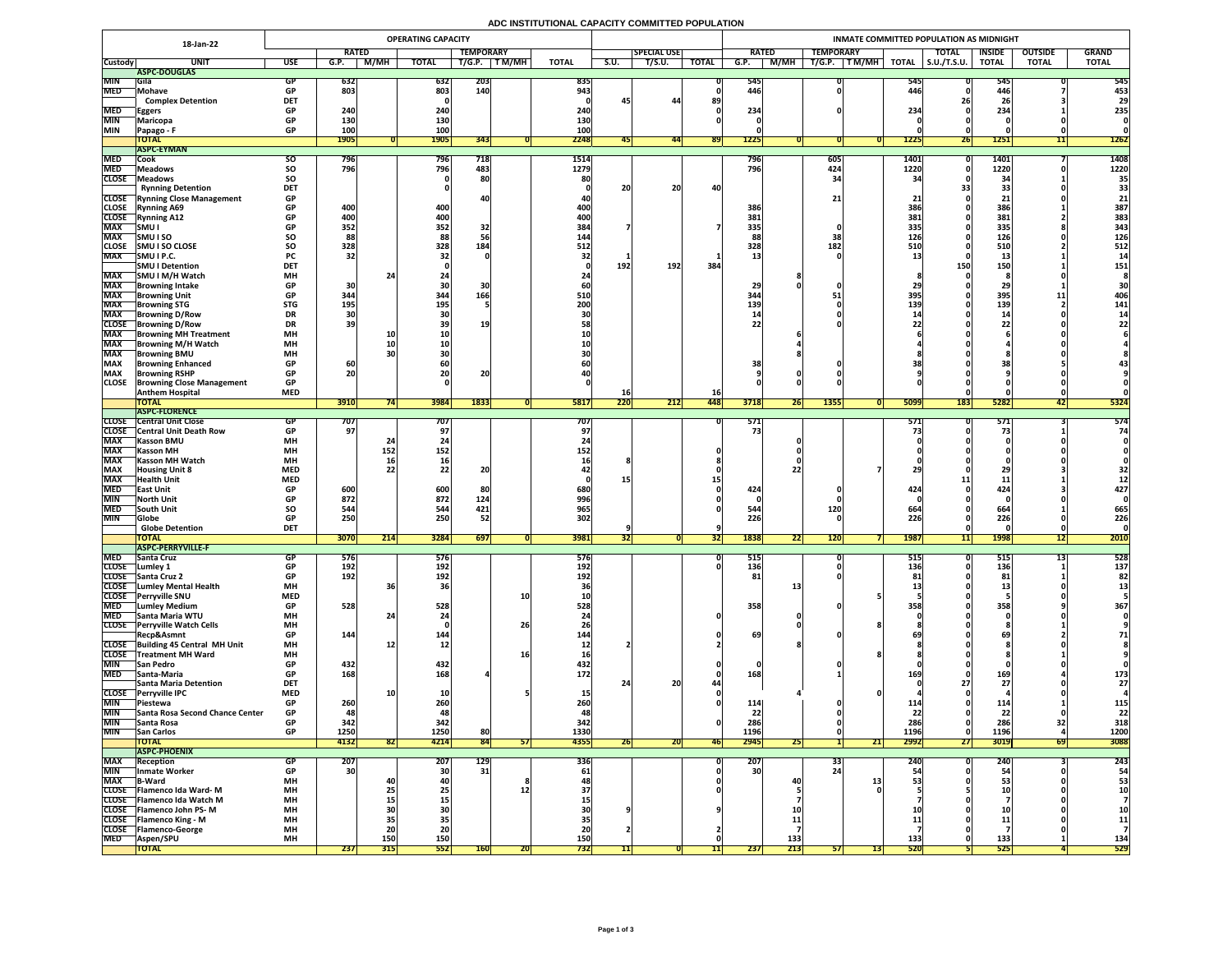# **ADC INSTITUTIONAL CAPACITY COMMITTED POPULATION**

|                                   | 18-Jan-22                                                |                         |                          |             | <b>OPERATING CAPACITY</b> |                  |              |                     |                 |                    |              | INMATE COMMITTED POPULATION AS MIDNIGHT |                  |                                |                     |                    |                |              |  |  |  |  |
|-----------------------------------|----------------------------------------------------------|-------------------------|--------------------------|-------------|---------------------------|------------------|--------------|---------------------|-----------------|--------------------|--------------|-----------------------------------------|------------------|--------------------------------|---------------------|--------------------|----------------|--------------|--|--|--|--|
|                                   |                                                          |                         | <b>RATED</b>             |             |                           | <b>TEMPORARY</b> |              |                     |                 | <b>SPECIAL USE</b> |              | <b>RATED</b>                            | <b>TEMPORARY</b> |                                | <b>TOTAL</b>        | <b>INSIDE</b>      | <b>OUTSIDE</b> | <b>GRAND</b> |  |  |  |  |
| <b>Custody</b>                    | <b>UNIT</b><br><b>ASPC-LEWIS</b>                         | <b>USE</b>              | G.P.                     | M/MH        | <b>TOTAL</b>              | T/G.P.           | T M/MH       | <b>TOTAL</b>        | S.U.            | T/S.U.             | <b>TOTAL</b> | M/MH<br>G.P.                            | T M/MH<br>T/G.P. | <b>TOTAL</b>                   | $\vert$ S.U./T.S.U. | <b>TOTAL</b>       | <b>TOTAL</b>   | <b>TOTAL</b> |  |  |  |  |
| <b>CLOSE Morey</b>                |                                                          | GP/PC                   | 800                      |             | 800                       |                  |              | 800                 | 10 <sub>1</sub> |                    | <b>16</b>    | 478                                     |                  | 478                            |                     | 478                |                | 479          |  |  |  |  |
|                                   | <b>Morey Detention</b>                                   | <b>DET</b>              |                          |             |                           |                  |              |                     | 80              |                    | 80           |                                         |                  |                                |                     |                    |                | 80           |  |  |  |  |
| <b>CLOSE</b> Rast<br><b>CLOSE</b> |                                                          | <b>PC</b><br><b>PC</b>  | 404                      |             | 404                       |                  |              | 40                  |                 |                    |              | 374                                     |                  | 374                            |                     | 374                |                | 379          |  |  |  |  |
| <b>CLOSE</b>                      | <b> Rast I</b><br><b>RAST III</b>                        |                         |                          |             |                           |                  |              |                     |                 |                    |              |                                         |                  |                                |                     |                    |                |              |  |  |  |  |
| <b>MAX</b>                        | <b>Rast PC</b>                                           | <b>PC</b>               | 320                      |             | 320                       |                  |              | 320                 |                 |                    |              | 284                                     |                  | 284                            |                     | 284                |                | 293          |  |  |  |  |
|                                   | CLOSE Rast Close Mgt.                                    | <b>PC</b>               |                          |             |                           |                  |              |                     |                 |                    |              |                                         |                  |                                |                     |                    |                |              |  |  |  |  |
|                                   | <b>Lewis Medical</b>                                     | <b>MED</b>              |                          |             |                           |                  |              |                     |                 |                    | 17           |                                         |                  |                                |                     |                    |                |              |  |  |  |  |
| <b>MED</b><br><b>MED</b>          | Stiner<br> Stiner II                                     | <b>GP</b><br><b>GP</b>  | 378<br>400               |             | 378<br>400                | 197<br>208       |              | 575<br>608          |                 |                    |              | 378<br>400                              | 116              | 388<br>516                     |                     | 388<br>516         |                | 392<br>525   |  |  |  |  |
|                                   | <b>Stiner Detention</b>                                  | <b>DET</b>              |                          |             |                           |                  |              |                     | 70              |                    | 70           |                                         |                  |                                |                     | 68                 |                | 70           |  |  |  |  |
| <b>MIN</b>                        | <b>Bachman PC</b>                                        |                         | 300                      |             | 300                       | 76               |              | 376                 |                 |                    |              | 276                                     |                  | 276                            |                     | 276                |                | 277          |  |  |  |  |
|                                   | MED Bachman GP                                           | <b>GP</b>               | 200 <sub>l</sub><br>⊃∪∪∣ |             | 200 <sub>l</sub><br>JUU   |                  |              | 376                 |                 |                    |              | 70Q<br>LJO                              |                  | 200 <sup>1</sup><br>LJO        |                     | 700<br><b>ZJO</b>  |                | 298          |  |  |  |  |
| <b>MED</b>                        | <b>Stiner Transitory</b>                                 | <b>TRANS</b>            | 22                       |             | 22                        | <b>11</b>        |              |                     |                 |                    |              |                                         |                  |                                |                     |                    |                |              |  |  |  |  |
|                                   | <b>Bachman Detention</b><br><b>CLOSE</b> Buckley PC      | <b>DET</b><br><b>PC</b> | 750                      |             | 750                       |                  |              | 750                 | 16              |                    | 80           | 613                                     |                  | 613                            |                     | 613                |                | 619          |  |  |  |  |
|                                   | <b>CLOSE</b> Buckley PC II                               |                         |                          |             | 50                        |                  |              |                     |                 |                    |              |                                         |                  |                                |                     |                    |                | 42           |  |  |  |  |
| <b>MED</b>                        | <b>Barchey PC I</b>                                      |                         | 370                      |             | 370                       | 150              |              | 520                 |                 |                    |              | 370                                     |                  | 4031                           |                     | 403                |                | 405          |  |  |  |  |
| <b>MED</b>                        | <b>Barchey PC II</b>                                     |                         | 370                      |             | 370                       | 120              |              | 490                 |                 |                    |              | 357                                     |                  | 357                            |                     | 357                |                | 359          |  |  |  |  |
| <b>MED</b><br><b>MED</b>          | <b>Barchey PC III</b><br><b>Barchey PC Watch Cells</b>   | <b>PC</b><br><b>MH</b>  |                          |             | 60                        |                  | 20           |                     |                 |                    |              |                                         |                  |                                |                     | LL                 |                |              |  |  |  |  |
|                                   | <b>CLOSE</b> Sunrise Male Minors                         | <b>GP</b>               |                          |             |                           |                  |              |                     |                 |                    |              |                                         |                  |                                |                     | & &                |                |              |  |  |  |  |
|                                   | CLOSE Sunrise Femal Minors                               | <b>GP</b>               |                          |             |                           |                  |              |                     |                 |                    |              |                                         |                  |                                |                     |                    |                |              |  |  |  |  |
|                                   | CLOSE Sunrise Minors CDU/Watch                           |                         |                          |             |                           |                  |              |                     |                 |                    |              |                                         |                  |                                |                     |                    |                |              |  |  |  |  |
| <b>MIN</b>                        | <b>TEagle Point Second Chance Center</b><br><b>TOTAL</b> | <b>GP</b>               | 300<br>5104              |             | 300<br>5104               | 850              |              | 300<br><b>5974</b>  | 279             |                    | 279          | 196'<br>4173                            | <b>159</b>       | 196<br>4344<br>12              | 232                 | <b>196</b><br>4576 |                | 197<br>4624  |  |  |  |  |
|                                   | <b>ASPC-SAFFORD</b>                                      |                         |                          |             |                           |                  | ZU           |                     |                 |                    |              |                                         |                  |                                |                     |                    |                |              |  |  |  |  |
| <b>MIN</b>                        | <b>Fort Grant</b>                                        | GP                      | 588                      |             | 588                       | <b>160</b>       |              | 748I                |                 |                    |              | 336                                     |                  | <b>336</b>                     |                     | 336                |                | 336          |  |  |  |  |
|                                   | <b>Miles Detention</b>                                   | <b>DET</b>              |                          |             |                           |                  |              |                     |                 | 24                 |              |                                         |                  |                                |                     |                    |                |              |  |  |  |  |
| MIN<br><b>MED</b>                 | <b>Sraham</b>                                            | <b>GP</b><br><b>PC</b>  | 615<br>250               |             | 615<br>250                | 160              |              | 711<br>410          |                 |                    |              | 233<br>250                              |                  | 233<br>251                     |                     | 233<br>251         |                | 233<br>252   |  |  |  |  |
|                                   | $\sqrt{\ }$ Tonto<br><b>Tonto Detention</b>              | <b>DET</b>              |                          |             |                           |                  |              |                     |                 |                    |              |                                         |                  |                                |                     |                    |                |              |  |  |  |  |
|                                   | <b>TOTAL</b>                                             |                         | 1453                     |             | 1453                      | 416              |              | 1869                |                 | 24                 |              | 819                                     |                  | 820                            |                     | 837                |                | 840          |  |  |  |  |
|                                   | <b>ASPC-TUCSON</b>                                       |                         |                          |             |                           |                  |              |                     |                 |                    |              |                                         |                  |                                |                     |                    |                |              |  |  |  |  |
|                                   | CLOSE Cimarron<br><b>Cimarron Detention</b>              | GP<br><b>DET</b>        | 648                      |             | 648                       |                  |              | 648                 |                 | 48                 | 96           | 602                                     |                  | 6021                           |                     | $-602$<br>93       |                | 608<br>93    |  |  |  |  |
|                                   | <b>CLOSE</b> Rincon MH Watch                             | <b>MH</b>               |                          |             | 79                        |                  |              | <b>85</b>           |                 |                    |              |                                         | 43               |                                |                     |                    |                |              |  |  |  |  |
|                                   | <b>CLOSE</b> Rincon Medical                              | <b>MED</b>              |                          |             |                           |                  |              |                     |                 |                    |              |                                         |                  |                                |                     |                    |                |              |  |  |  |  |
|                                   | <b>CLOSE</b> Rincon S.N.U.                               | <b>MED</b>              |                          |             | 16                        |                  |              |                     |                 |                    |              |                                         |                  |                                |                     |                    |                |              |  |  |  |  |
|                                   | <b>CLOSE</b> Cimarron Transitory                         | <b>TRANS</b>            |                          |             |                           |                  |              |                     |                 |                    |              |                                         |                  |                                |                     |                    |                |              |  |  |  |  |
| <b>CLOSE</b> Rincon               | <b>CLOSE</b> Rincon MH Program                           | <b>GP</b><br><b>MH</b>  | 340                      | 256         | 340<br>256                |                  |              | 340<br>256          |                 |                    |              | 335<br><b>190</b>                       |                  | 335<br>100                     |                     | 335<br>190         |                | 335<br>191   |  |  |  |  |
| <b>MAX</b>                        | <b>Rincon MH Program II</b>                              | <b>MH</b>               |                          | 149         | <b>149</b>                |                  |              | 152                 |                 |                    |              |                                         | 87               | エフリ                            |                     | 87                 |                | 91           |  |  |  |  |
| <b>MAX</b>                        | <b>Rincon MH Watch II</b>                                | <b>MH</b>               |                          |             |                           |                  | <b>20</b>    |                     |                 |                    |              |                                         |                  |                                |                     |                    |                |              |  |  |  |  |
| <b>MED</b>                        | <b>Santa Rita</b>                                        | <b>GP</b>               | 768                      |             | 768                       |                  |              | 768                 |                 |                    |              | 707                                     |                  | 707                            |                     | 707                |                | 713          |  |  |  |  |
| <b>MED</b><br><b>MED</b>          | Manzanita S.N.U.<br>Manzanita                            | <b>MED</b><br><b>GP</b> | 179                      |             | 25<br>179                 | 107              | <b>20</b>    | 286                 |                 |                    |              | <b>179</b>                              |                  | 218                            | <b>NA</b>           | - 42.<br>218       |                | 219          |  |  |  |  |
| <b>MED</b>                        | <b>Manzanita Second Chance Center</b>                    | <b>GP</b>               | 48                       |             | 48                        |                  |              |                     |                 |                    |              | 29                                      |                  |                                | <b>NAI</b>          | 29                 |                | 29           |  |  |  |  |
| <b>MED</b>                        | <b>Manzanita Watch Cells</b>                             | <b>MH</b>               |                          |             |                           |                  |              |                     |                 |                    |              |                                         |                  |                                |                     |                    |                |              |  |  |  |  |
| <b>MED</b>                        | Manzanita Residential                                    | <b>MED</b>              |                          |             | 58                        |                  |              |                     |                 |                    |              |                                         |                  |                                |                     |                    |                | 57           |  |  |  |  |
| <b>MED</b>                        | <b>Manzanita Detention</b><br>Winchester                 | <b>DET</b><br><b>GP</b> | 400                      |             | 400                       | 336              |              | <b>736</b>          | 12              | 11                 | 23           | 400                                     | 271              | 671                            |                     | 671                |                | 678          |  |  |  |  |
|                                   | <b>Winchester Detention</b>                              | <b>DET</b>              |                          |             |                           |                  |              |                     | ┹               | TT <sub>T</sub>    | 24           |                                         |                  |                                |                     |                    |                |              |  |  |  |  |
|                                   | <b>Complex Detention</b>                                 | <b>DET</b>              |                          |             |                           |                  |              |                     | 40              | 40                 | 80           |                                         |                  |                                |                     |                    |                | 66           |  |  |  |  |
| MIN                               | <b>Catalina</b>                                          | <b>GP</b>               | 360                      |             | 360                       |                  |              | 360                 |                 |                    |              | 356                                     |                  | 356                            |                     | 356                |                | 357          |  |  |  |  |
| <b>MIN</b>                        | <b>Whetstone</b><br><b>TOTAL</b>                         | <b>GP</b>               | 1250<br>3993             | 607         | 1250<br>4600              | 467              |              | 1250<br><b>5116</b> | 178             | 111                | 289          | 982<br>3590<br>417                      | <b>310</b>       | 982<br>4334<br>17 <sup>1</sup> | 234                 | 982<br>4568        |                | 982<br>4602  |  |  |  |  |
|                                   | <b>ASPC-WINSLOW</b>                                      |                         |                          |             |                           |                  | 47           |                     |                 |                    |              |                                         |                  |                                |                     |                    |                |              |  |  |  |  |
| <b>MIN</b>                        | <b>Coronado</b>                                          | GP                      | 492                      |             | 492                       | <b>136</b>       |              | 628                 |                 |                    |              | 127                                     |                  | 127                            |                     | <b>127</b>         |                | <b>127</b>   |  |  |  |  |
| CLOSE Kaibab                      |                                                          | <b>GP</b>               | 800                      |             | 800                       |                  |              | 800                 |                 |                    |              | 671                                     |                  | 671                            |                     | 671                |                | 676          |  |  |  |  |
| <b>MIN</b>                        | <b>Complex Detention</b>                                 | <b>DET</b><br><b>GP</b> | 334                      |             | 334                       | 80               |              | 414                 | 20              | 19                 | 39           | 334                                     |                  |                                |                     | <b>350</b>         |                | 19<br>350    |  |  |  |  |
|                                   | <b>Apache</b><br><b>Apache Detention</b>                 | <b>DET</b>              |                          |             |                           |                  |              |                     |                 |                    | <b>12</b>    |                                         |                  |                                |                     |                    |                |              |  |  |  |  |
|                                   | <b>TOTAL</b>                                             |                         | 1626                     |             | <b>1626</b>               | 216              |              | 1842                | <b>34</b>       |                    | <b>PTL</b>   | 1132                                    | Lbl              | 1148                           |                     | <b>1167</b>        |                | <b>1172</b>  |  |  |  |  |
|                                   | <b>ASPC-YUMA</b>                                         |                         |                          |             |                           |                  |              |                     |                 |                    |              |                                         |                  |                                |                     |                    |                |              |  |  |  |  |
| <b>MED</b>                        | Cheyenne                                                 | <b>GP</b>               | 800                      |             | 800                       | 324              |              | 1124                |                 |                    |              | 726                                     |                  | 726                            |                     | 726                |                | 744          |  |  |  |  |
| <b>MIN</b>                        | <b>Cheyenne Detention</b><br>Cocopah                     | <b>DET</b><br><b>GP</b> | 250                      |             | 250                       | 80               |              | 330                 | 40              | 39                 | 79           |                                         |                  |                                | 58                  |                    |                | 62           |  |  |  |  |
| <b>CLOSE</b>                      | Dakota Y13                                               | <b>GP</b>               | 800                      |             | 800                       |                  |              | 800                 | <b>16</b>       |                    | <b>16</b>    | 372                                     |                  | 372                            |                     | 372                |                | 380          |  |  |  |  |
|                                   | <b>Dakota Detention</b>                                  | <b>DET</b>              |                          |             |                           |                  |              |                     |                 |                    | 80           |                                         |                  |                                |                     |                    |                | 75           |  |  |  |  |
| <b>MED</b>                        | Cibola                                                   | <b>GP</b>               | 1250                     |             | 1250                      | <b>16</b>        |              | 1266                |                 |                    |              | 842                                     |                  | 842                            |                     | 842                | -1.5<br>TT     | 854          |  |  |  |  |
| <b>MIN</b>                        | La Paz<br><b>TOTAL</b>                                   | <b>GP</b>               | 1250<br><b>4350</b>      |             | 1250<br>4350              | <b>420</b>       |              | 1250<br>4770        | <b>136</b>      | 391                | <b>175</b>   | 715<br>2655                             |                  | 715<br>2655                    | <b>131</b>          | 715<br>2786        | 46             | 717<br>2832  |  |  |  |  |
|                                   | <b>TOTAL IN-STATE</b>                                    |                         | 29780                    | <b>1292</b> | <b>31072</b>              | <b>5486</b>      | <u>  146</u> | <b>36704</b>        | <b>1006</b>     | <mark>469 </mark>  | <b>1475</b>  | 22332<br><b>703</b>                     | 2019             | 25124                          | <b>885</b>          | 26009              | <b>274</b>     | 26283        |  |  |  |  |
|                                   |                                                          |                         |                          |             |                           |                  |              |                     |                 |                    |              |                                         |                  |                                |                     |                    |                |              |  |  |  |  |